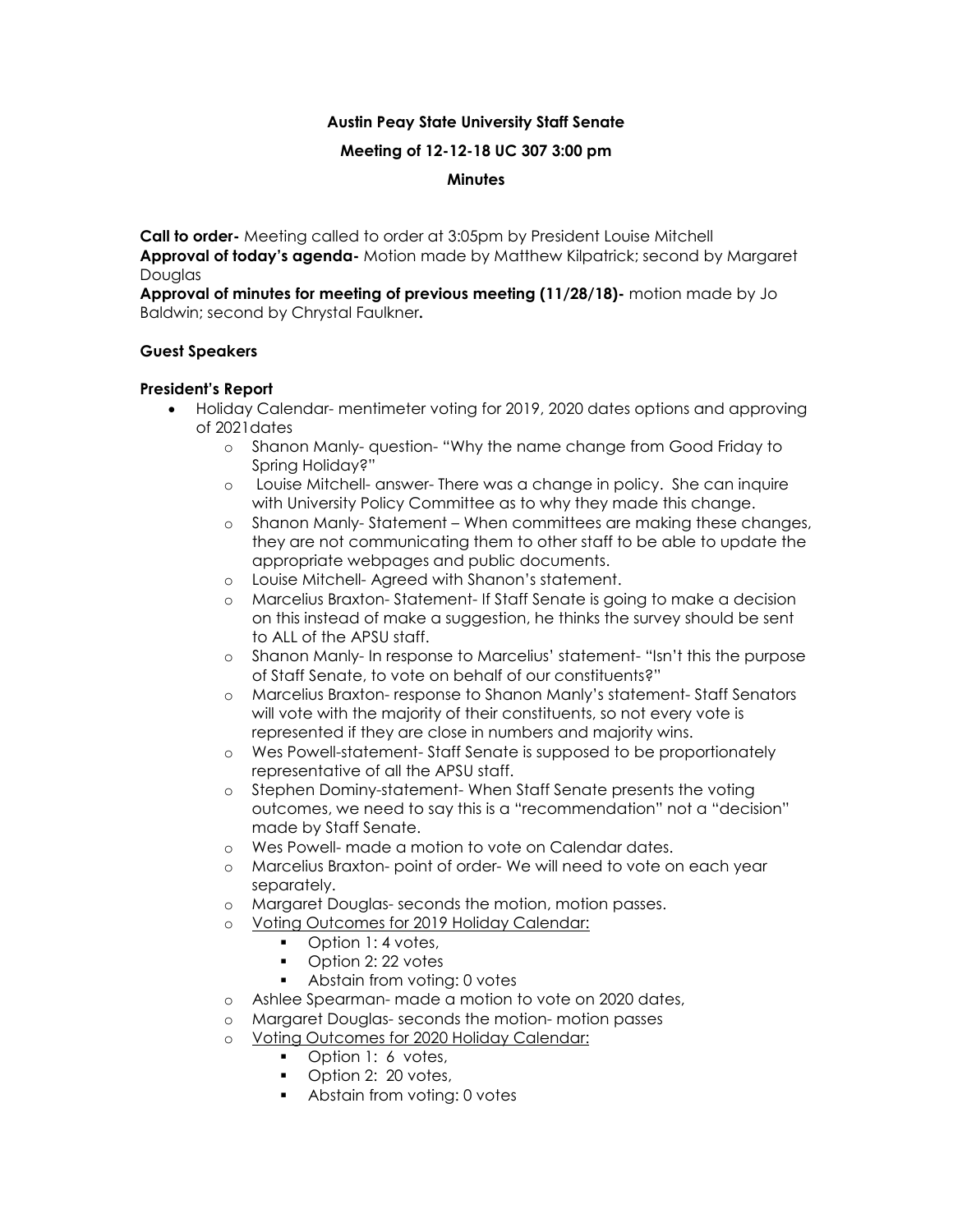- o Ashlee Spearman- made a motion to approve the 2021 Holiday Calendar dates as presented,
- o Shanon Manly- seconds the motion
- o Marcelius Braxton- abstains from vote
- o Motion passes
- Louise Mitchell- presented new recommendations that were given to her and Secretary, Jennie Rhodes at the Strategic Plan Committee meeting in November.
	- o First recommendation create a centralized email address for Staff Senate Executive Committee officers.
	- o Second recommendation- create a web form on the Staff Senate website where staff can submit concerns, complaints, questions, etc.
		- In the transition from the old APSU website to the new APSU website, the web form went away.
	- o Third Recommendation- discuss adding a new Executive Committee officer position to handle the Staff Senate website and create a newsletter and other possible duties.
		- The Staff Senate newsletter could highlight topics discussed at meetings, present University initiatives, as well as showcase award recipients or special guests.
- Louise Mitchell opened discussion on the recommendations that were presented
	- o Chrystal Faulkner- "The Strategic Committee would like to first focus on improving the lines of communication between staff and Staff Senate and this is where these initiatives came from."
	- o Web form feedback-
		- Shanon Manly- thinks it is a good idea to prevent the bombarding of Executive Committee Members' personal emails.
		- **Janice Poindexter- likes that staff can submit their** opinions/questions/problems in a in a centrally located and documented place.
		- Stephen Dominy- would like to suggest that this web form be routed to an email address so it doesn't sit unchecked for long periods of time.
		- Marcelius Braxton- would like Staff Senate to clearly communicate to staff that the web form will only be checked at specific times each week.
		- Andrew Robinson- noted that for security reasons, passwords need to be changed each time the Executive Committee Officers switch yearly.
		- Chrystal Faulkner- the Strategic Plan Committee wants the web form to be transparent, but also provide an option for staff to voice concerns or questions anonymously.
	- o New Executive Committee Officer media position feedback-
		- **Louise Mitchell- proposed to appoint someone for Spring 2019** semester to manage Staff Senate newsletter and website. She noted that the Strategic Plan Committee would like to have someone to do more than just these duties, but this would be on a temporary basis until this position can officially be added.
		- Louise Mitchell- requested that any interested Staff Senators contact her about filling this position for Spring 2019 semester.
	- o Additional Information Presented: